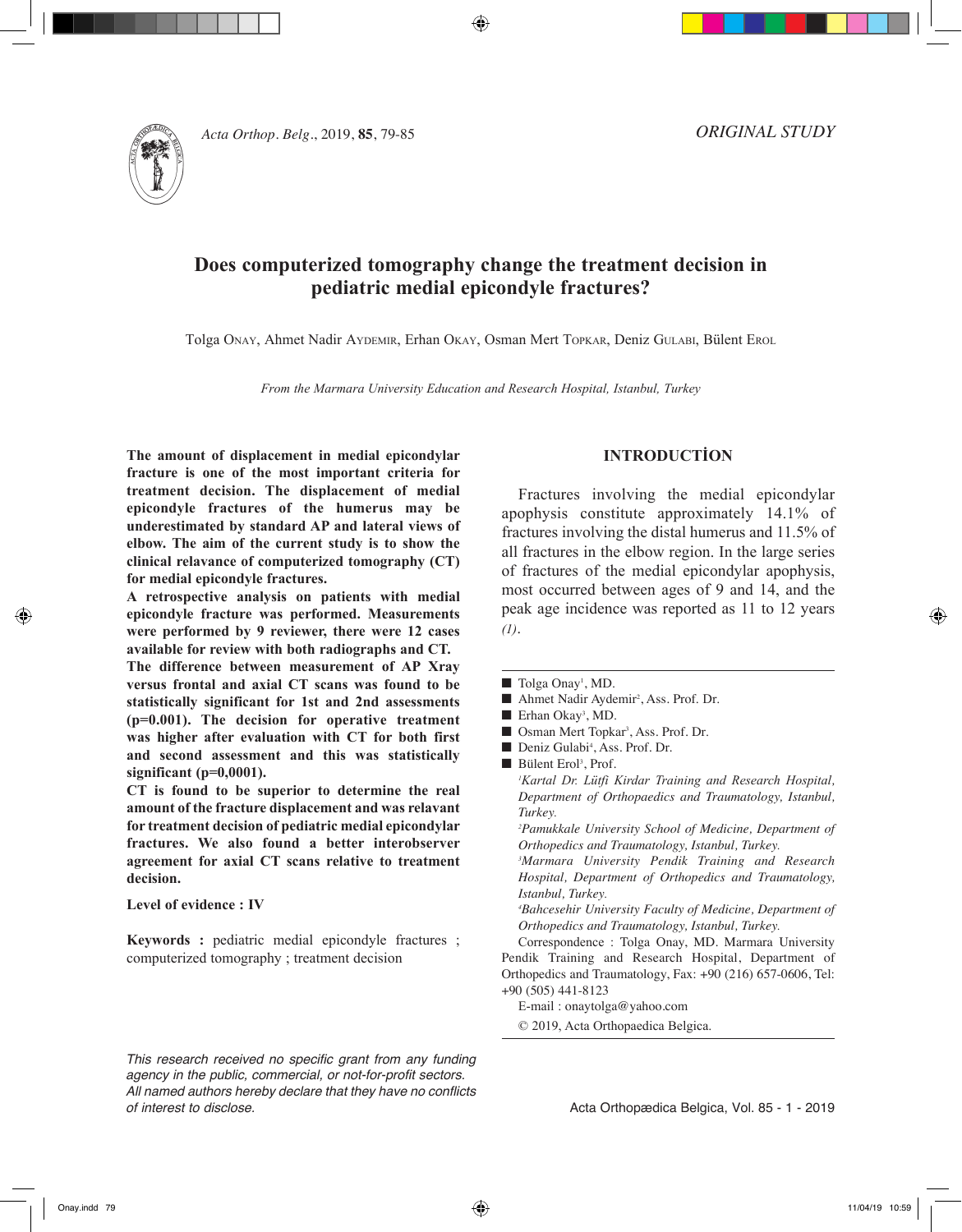◈

Treatment of pediatric medial epicondyle fractures is controversial *(16)*. Some authors reported good and satisfactory results with the nonsurgical method *(6)*, whereas anterior displacement of the fragment result in a dramatic loss of initial muscle strength and function *(5)* and the nonunion may cause valgus instability *(13)*. If the displaced fragment will reduce and union can be achieved, it prevents instability *(15)*.

Commonly cited indications for surgery include ulnar nerve dysfunction, entrapment of the fragment in the elbow joint, valgus instability of the elbow and high-demand upper extremity function *(13)*. Besides this, the amount of displacement in medial humeral epicondylar injuries is still an important indicator for surgical treatment. Up to date, there is no consensus on what specific magnitude of displacement should serve as the standard criteria for operative intervention. Displacement ranging between 2 to 20 mm was recommended for surgical treatment from various authors *(3,6,7,10,11,13,17,19,20)*.

The accurate measurement of the fracture displacement on the standard radiographs is controversial. In recently published reports, it has been shown that these measurements are inconsistent and inaccurate *(4,18)*. The use of computerized tomography (CT) to determine the amount of displacement provides more accurate results *(4)*.

In the current study, we aim to show the higher intra and interobserver reliability of the CT on standard AP radiographs for the surgical treatment of the medial epicondylar fracture in which radiographic measurement of displacement was used as surgical criteria.

# **MATERİALS AND METHODS**

This retrospective study was approved by the local ethics committee. Between January 2012 to November 2014, 15 patients with medial epicondylar fracture were admitted to our emergency department. Inclusion criteria for the study were; Patient with isolated medial epicondylar fracture and patient who have both CT and AP and lateral radiographs. Patients with elbow dislocation and who had a lack of CT or radiographs were excluded from the study. From the aforementioned 15 patients with medial epicondylar fracture, 2 patients with elbow dislocation and 1 patient whose CT was absent, were excluded from the study. The study was performed with the remaining 12 patients. Demographic data of each patient was recorded.

Twelve children and adolescents met the inclusion criteria. There were nine males and three females with a mean age of 11.3 years (range, 8 to 14 years) at the time of injury (Table 1). All injuries were acute and resulted from a traumatic event.

Evaluation of radiographs and CT scans was performed by 9 senior orthopedic surgeons who are experienced in pediatric orthopedic trauma. A consensus meeting was done before the study began. Displacement greater than 5 mm was accepted as surgical criteria. Each reviewer performed their own evaluation and measurements independent and blinded from other participants. Participants were also blinded to the names and medical record numbers of the patients. Measurements were obtained for all patients including medial and anterior displacement of the fracture fragment on both radiographs and computed tomography scans on axial and frontal planes. Displacement was measured as the maximal distance between the fragment and the original (anatomical) location of the fragment *(18)*. Fracture displacement was measured two times per film to determine the mean measure by each independent reviewer on the radiographs. In the CT assessment, the direction of the displaced fragment with respect to its origin was defined by the 3-D CT reconstructions. The direct measurement of the displacement in millimeters was assessed with the use of twodimensional reconstructions. With the use of a

| Patient |      | -<br>∼ |      |      | ັ   |      | -   |      |      | 10   | <b>TT</b> | $\sim$<br>$\overline{1}$ |
|---------|------|--------|------|------|-----|------|-----|------|------|------|-----------|--------------------------|
| Age/    | 13/M | 10/F   | 12/M | 12/M | 8/M | 13/F | 9/M | 10/M | 11/F | 11/M | 14/M      | 12/M                     |
| gender  |      |        |      |      |     |      |     |      |      |      |           |                          |

Table I. — Patient demographics according to age and gender

Acta Orthopædica Belgica, Vol. 85 - 1 - 2019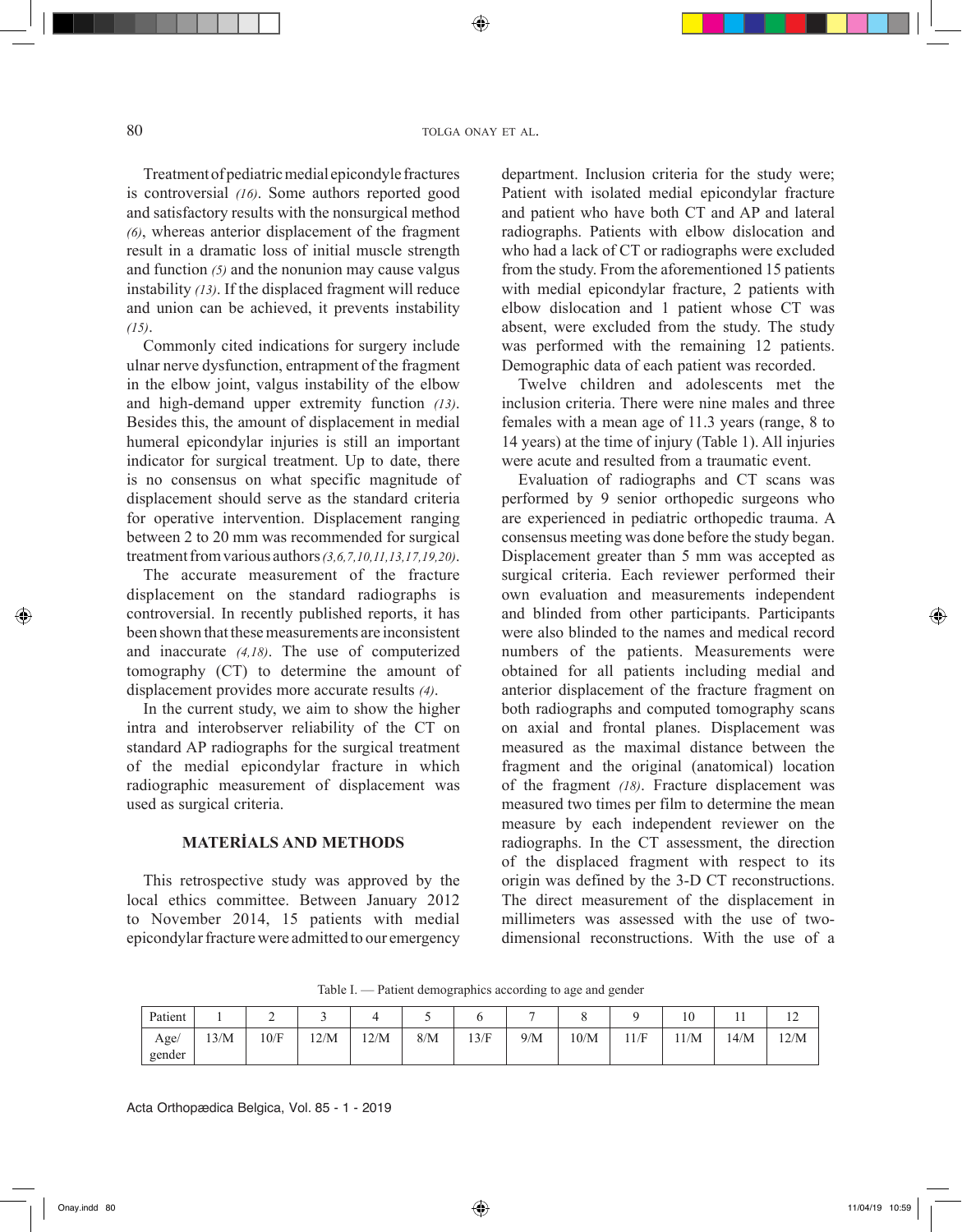◈



*Fig. 1a.* — Anteroposterior radiograph of a left elbow with a medial epicondyle fracture. A minimally displaced fracture line was seen

similar methodology that utilized the radiographs, two measurements were made per scans and the mean value was used for the analysis.

All measurements were obtained with use of the ruler tool provided on Novorad PACS (Novorad, American Fork, Utah). Digitally obtained images with standardized source distance of the intensifier allowed for accurate numbers to be obtained with use of this system.



*Fig. 1b.*  $-$  A significant anterior displacement was seen on axial CT section of the same elbow



*Fig. 1c.* — Frontal CT view of the same elbow

Initial assessments were done on radiographs (Figure 1 a). The treatment decision asked for the fracture and the decision and measurements were recorded after measurements were done on radiographs. Then, assessment on CT scans was performed (Figure 1 b,c). The measurements of the CT scans on the axial and frontal planes were obtained and the treatment decision was recorded in the same manner. After initial assessments were completed, all measurements were repeated one month later again for intraobserver correlation. The treatment decision was asked again.

Acta Orthopædica Belgica, Vol. 85 - 1 - 2019

◈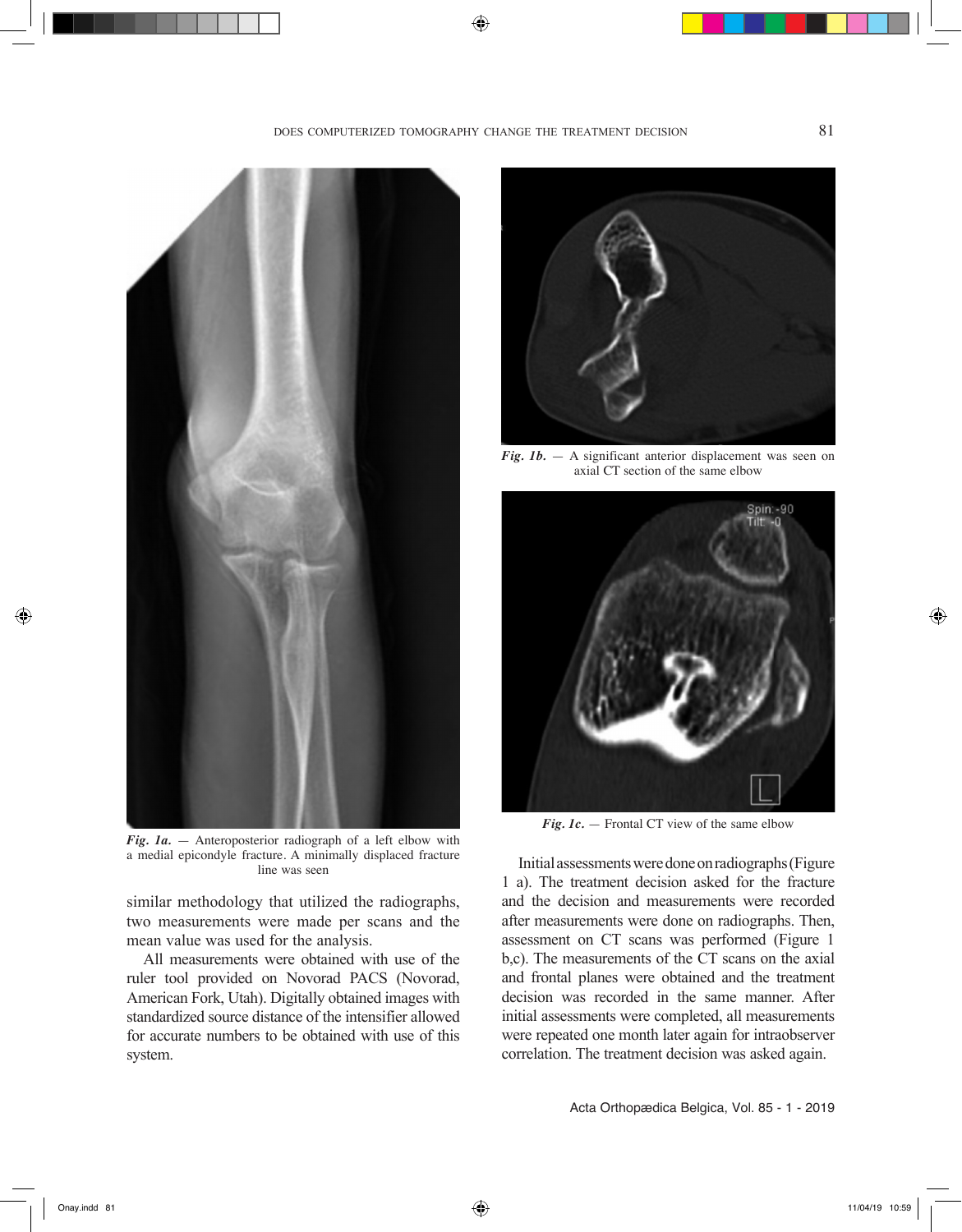82 tolga on a tolga on a tolga on a tolga on a tolga on a tolga on a tolga on a tolga on a tolga on a tolga on a tolga on a tolga on a tolga on a tolga on a tolga on a tolga on a tolga on a tolga on a tolga on a tolga on a

◈

# **Statistical analysis**

The Number Cruncher Statistical System (NCSS) 2007 and the Power Analysis and Sample Size (PASS) 2008 Statistical Software (NCSS LLC, Kaysville, Utah, USA) programs were used for the statistical analysis. The intraclass correlation test was used to determine the level of correlation between the repeated measurements and Fleiss Kappa was used for the agreement of treatment decision for anteroposterior radiographs, frontal CT and axial CT of all reviewer. For each reviewer, ICC test was used to evaluate the agreement between first and second measurements and Cohen Kappa was used for an intraobserver variation of treatment decision. Variance analysis in repeated measurements was used for follow-up measurements of the data and Bonferroni-adjusted tests were used for pairwise comparisons. Interpretation of the values was

| Table II. — Intraclass correlation coefficient |                       |  |
|------------------------------------------------|-----------------------|--|
|                                                | interpretation values |  |

| Strength of Agreement      | <b>Agreement Value</b> |
|----------------------------|------------------------|
| Almost perfect (very good) | > 0.8                  |
| Strong (good)              | $0.7 - 0.8$            |
| Moderate                   | $0.5 - 06$             |
| Fair                       | $0.3 - 04$             |
| Poor                       | $0 - 0.2$              |

carried out according to the guidelines proposed by Landis and Koch (12) (Table II). Statistical significance was defined as  $p < 0.05$ .

#### **RESULTS**

The difference between the measurement of AP X-Ray and frontal and axial CT was found statistically significant for both 1st and 2nd assessments ( $p = 0.001$ ) (Table III, Table IV).

Treatment decision for operative treatment was found statistically higher after evaluation with CT for both first and second assessment ( $p = 0,0001$ ) (Table V).

The interobserver agreement of measurements for AP X-Ray, CT frontal and CT axial was 0,700, 0,768 and 0,958 after first assessment and 0,800, 0,670 and 0,860 after second assessment, respectively. The interobserver agreement of treatment decision for X-Ray and CT was 0,296 and 0,470 after first assessment and 0,470 and 1,000 after second assessment, respectively (Table VI).

The intraclass correlation coefficient for the intraobserver agreement varied between 0.780 to 0.975 (good to very good) for the measurements on the anteroposterior radiographs, 0.797 to 0.996 (good to very good) for frontal CT and 0.593 to 0.994 (moderate to very good) for axial CT.

| Doctor          | <b>AP XRAY</b>         | Treatment decision on<br><b>XRAY</b> |         | <b>FRONTAL CT</b>      | <b>AXIAL CT</b>          | Treatment decision<br>on CT |         |
|-----------------|------------------------|--------------------------------------|---------|------------------------|--------------------------|-----------------------------|---------|
|                 | (mm)                   | OP.                                  | $N$ OP  | (mm)                   | (mm)                     | <b>OP</b>                   | N/OP    |
|                 | $Av+SD(Median)$        | $n$ (%)                              | $n$ (%) | Av+SD(Median)          | Av+SD(Median)            | $n$ (%)                     | $n$ (%) |
|                 | $6.72 \pm 2.71(6.68)$  | 3(25.0)                              | 9(75.0) | $8.79 \pm 3.37$ (8.66) | $10.94\pm3.83(12.20)$    | 9(75.0)                     | 3(25.0) |
| 2               | $7.28 \pm 3.82$ (6.94) | 6(50.0)                              | 6(50.0) | $9.63 \pm 4.24$ (9.57) | $11.24 \pm 3.52$ (10.47) | 11(91.7)                    | 1(8.3)  |
| 3               | $6.40\pm2.90(5.60)$    | 5(41.7)                              | 7(58.3) | $8.60\pm3.39(8.11)$    | $10.97 \pm 3.05$ (11.45) | 11(91.7)                    | 1(8.3)  |
| $\overline{4}$  | $6.13\pm3.18(4.60)$    | 5(41.7)                              | 7(58.3) | $8.63 \pm 3.20$ (9.17) | $10.31 \pm 3.36(10.22)$  | 10(83.3)                    | 2(16.7) |
| 5               | $5.33\pm2.88(4.71)$    | 3(25.0)                              | 9(75.0) | $8.35 \pm 2.91$ (8.29) | $10.51 \pm 2.90$ (11.35) | 11(91.7)                    | 1(8.3)  |
| 6               | $6.37\pm3.07(6.86)$    | 10(83.3)                             | 2(16.7) | $7.42 \pm 3.45(7.08)$  | $10.67 \pm 3.45$ (11.37) | 10(83.3)                    | 2(16.7) |
| $7\phantom{.0}$ | $5.61 \pm 2.87$ (5.50) | 4(33.3)                              | 8(66.7) | $8.00 \pm 2.54$ (8.55) | $8.56 \pm 3.17(8.70)$    | 9(75.0)                     | 3(25.0) |
| 8               | $7.32 \pm 3.03$ (8.54) | 11(91.7)                             | 1(8.3)  | $9.15 \pm 2.13(8.49)$  | $9.82 \pm 2.40$ (9.88)   | 12(100)                     | 0(0)    |
| 9               | $6.75 \pm 3.86$ (6.25) | 7(58.3)                              | 5(41.7) | $8.79 \pm 2.99$ (8.40) | $9.72 \pm 2.56$ (11.00)  | 10(83.3)                    | 2(16.7) |

Table III. — 1st assessment findings for AP XRAY, Frontal CT and Axial CT

Acta Orthopædica Belgica, Vol. 85 - 1 - 2019

◈

⊕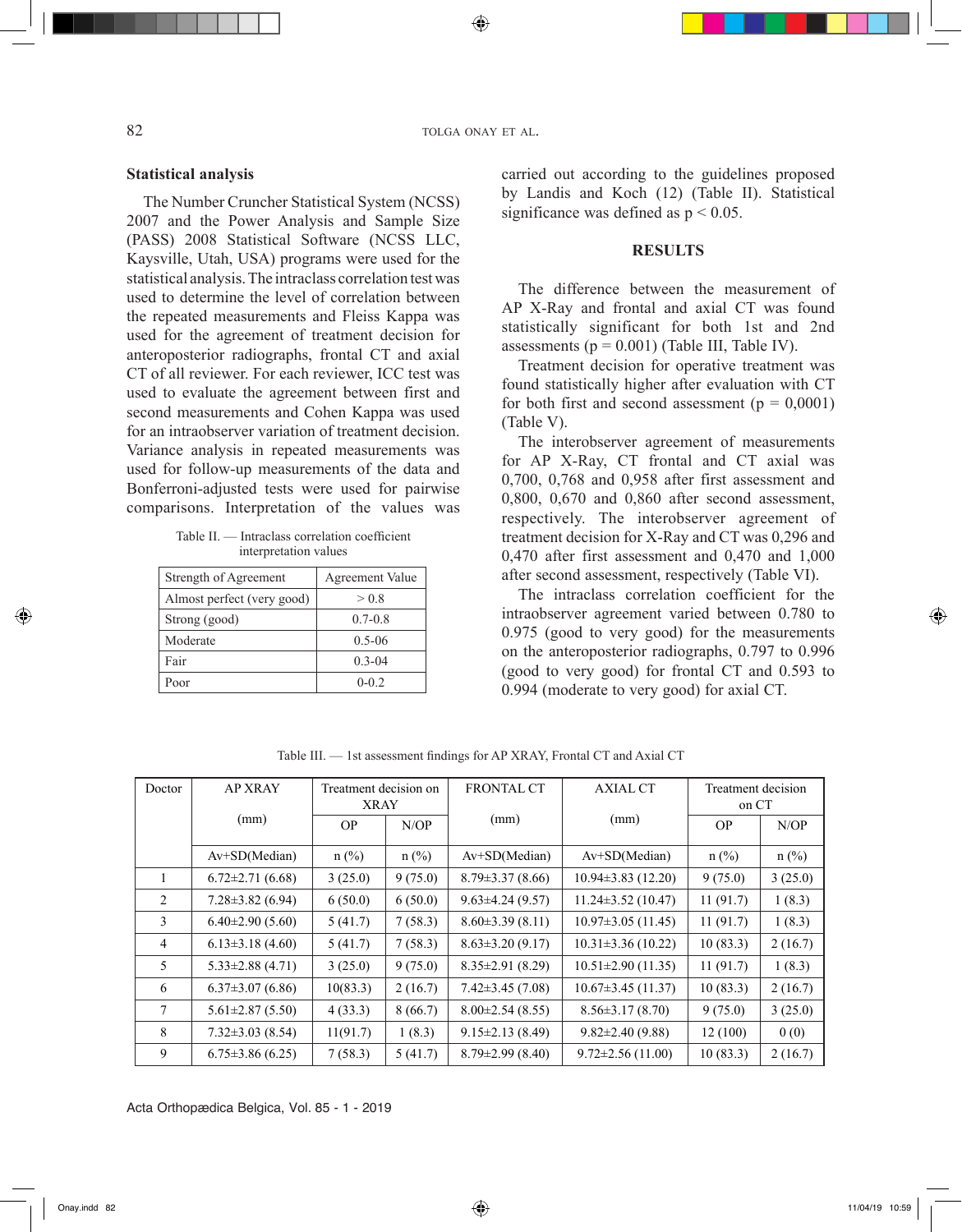◈

Table IV. — 2nd assessment findings for AP XRAY, Frontal CT and Axial CT

| Doctor         | <b>AP XRAY</b>         | on XRAY | Treatment decision | <b>FRONTAL CT</b>      | <b>AXIAL CT</b>          | Treatment decision<br>on CT |         |
|----------------|------------------------|---------|--------------------|------------------------|--------------------------|-----------------------------|---------|
|                | (mm)                   |         |                    | (mm)                   | (mm)                     |                             |         |
|                |                        | OP.     | N/OP               |                        |                          | <b>OP</b>                   | $N$ OP  |
|                | Av+SD(Median)          | $n$ (%) | $n$ (%)            | $Av+SD(Median)$        | $Av+SD(Median)$          | $n$ (%)                     | $n$ (%) |
| 1              | $6.85 \pm 2.53(6.75)$  | 6(50.0) | 6(50.0)            | $8.75 \pm 3.32$ (8.75) | $11.30\pm3.19(11.85)$    | 11(91.7)                    | 1(8.3)  |
| $\overline{2}$ | $7.38 \pm 3.41$ (7.45) | 7(58.3) | 5(41.7)            | $8.98 \pm 3.63$ (8.70) | $11.19\pm3.36(10.65)$    | 11(91.7)                    | 1(8.3)  |
| 3              | $6.72\pm2.86(6.00)$    | 6(50.0) | 6(50.0)            | $8.86 \pm 3.34$ (8.35) | $11.12 \pm 3.07$ (11.65) | 11(91.7)                    | 1(8.3)  |
| $\overline{4}$ | $6.18\pm3.27(4.70)$    | 4(33.3) | 8(66.7)            | $8.76 \pm 3.23$ (9.00) | $11.10\pm3.00(11.80)$    | 11(91.7)                    | 1(8.3)  |
| 5              | $5.89 \pm 2.84$ (4.80) | 6(50.0) | 6(50.0)            | $8.98\pm3.06(8.65)$    | $10.58 \pm 2.81$ (11.65) | 11(91.7)                    | 1(8.3)  |
| 6              | $6.51\pm2.83(6.50)$    | 7(58.3) | 5(41.7)            | $8.68 \pm 3.04$ (8.65) | $11.04\pm3.12(11.55)$    | 11(91.7)                    | 1(8.3)  |
| 7              | $6.28 \pm 3.32$ (5.85) | 4(33.3) | 8(66.7)            | $8.46 \pm 2.87$ (8.05) | $10.44 \pm 2.57(11.10)$  | 11(91.7)                    | 1(8.3)  |
| 8              | $7.09 \pm 3.31$ (8.30) | 8(66.7) | 4(33.3)            | $8.77 \pm 2.86$ (8.10) | $10.24 \pm 2.39$ (10.63) | 11(91.7)                    | 1(8.3)  |
| 9              | $7.43 \pm 3.77(7.80)$  | 9(75.0) | 3(25.0)            | $8.53 \pm 3.33$ (8.35) | $9.68 \pm 2.47(10.05)$   | 11(91.7)                    | 1(8.3)  |

Table V. — Treatment Plan Based on Radiographic Evaluation

|                | <b>XRAY</b> |               |     | <b>CT</b>     |        |
|----------------|-------------|---------------|-----|---------------|--------|
|                | N           | $\frac{0}{0}$ | N   | $\frac{0}{0}$ | P      |
| 1st assessment |             |               |     |               |        |
| Nonoperative   | 54          | 50            | 15  | 13.9          | 0,0001 |
| Operative      | 54          | 50            | 93  | 86,1          |        |
| 2nd assessment |             |               |     |               |        |
| Nonoperative   | 51          | 47,2          | 9   | 8,3           | 0,0001 |
| Operative      | 57          | 52,8          | 99  | 91,7          |        |
| Total          | 108         | 100           | 108 | 100           |        |

The intraclass correlation coefficient for the intraobserver agreement varied between 0.426 to 0.833 (moderate to very good) for treatment decision regarding radiographs, 0.429 to 1.000 (moderate to very good) regarding to CT.

## **DISCUSSION**

The most important finding of the present study is that, CT is more reliable and accurate than standard radiographs in determining real fracture displacement and for the treatment decision of the medial epicondyle fractures in pediatric patient group, in which radiographic measurement of displacement was used as surgical criteria. Similar

Table VI. — Interclass correlation coefficients

| <b>ICC</b>          |               | <b>Interclass Correlation</b> |             |  |  |
|---------------------|---------------|-------------------------------|-------------|--|--|
|                     |               | %95 CI                        |             |  |  |
| <b>AP XRAY</b>      | $1st$ assess. | $0.700$ (good)                | 0.509-0.877 |  |  |
|                     | $2nd$ assess. | $0.800$ (good)                | 0.645-0.923 |  |  |
| <b>CT FRONTAL</b>   | $1st$ assess. | $0.768$ (good)                | 0.598-0.909 |  |  |
|                     | $2nd$ assess. | $0.670$ (good)                | 0.471-0.862 |  |  |
| CT AXIAL            | $1st$ assess. | $0.958$ (very good)           | 0.913-0.985 |  |  |
|                     | $2nd$ assess. | $0.860$ (very good)           | 0.736-0.949 |  |  |
|                     |               | Fleiss kappa                  | %95 CI      |  |  |
| Treatment           | $1st$ assess. | $0.296$ (fair)                | 0.202-0.390 |  |  |
| <b>XRAY</b>         | $2nd$ assess. | $0.470$ (moderate)            | 0.376-0.565 |  |  |
| <b>Treatment CT</b> | $1st$ assess. | $0.625$ (good)                | 0.530-0.719 |  |  |
|                     | $2nd$ assess. | 1.000 (very good)             | 0.905-1.094 |  |  |

results were gained in studies which evaluated the effect of CT on the treatment decision on foot injuries *(2,14)*. The interobserver agreement was found much better for the treatment decision regarding to CT in our study.

Displacement still remains an important factor to consider when making a treatment decision for medial epicondyle fractures, even though the presence of factors such as incarcerated fragment in the joint, ulnar nerve dysfunction and joint instability may affect the treatment decision. Controversies

Acta Orthopædica Belgica, Vol. 85 - 1 - 2019

◈

⊕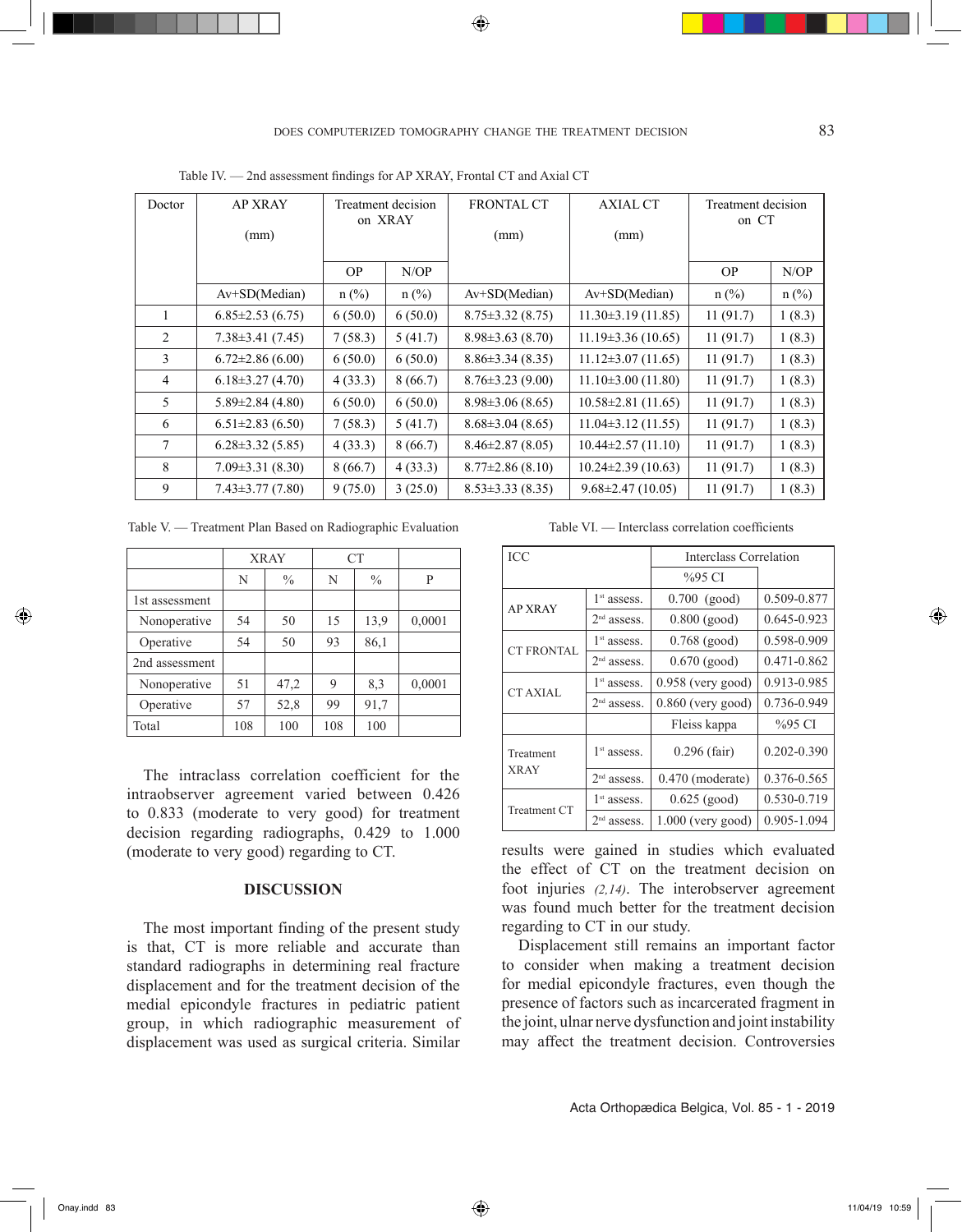⊕

usually exist on the extent of displacement. The range was reported to be between 2-20 mm from various authors *(3,6,7,10,11,13,17,19,20)*. It is essential to obtain an appropriate image for a reliable evaluation. We used CT to measure the extent of displacement to overcome this problem. It was shown that CT provides more accurate results for the displacement of medial epicondyle fractures *(4)*. In the present study, it was gained higher intraobserver and interobserver reliability with CT respect to the standard radiographs. The results of our study support Gottschalk et al., who advocate that CT can accurately determine the amount of displacement in all planes *(9)*.

Imaging studies tried to reduce the underestimation of the amount of fracture displacement. In two current studies, addition of two different positions of the elbow (internal rotation and axial view) was recommended for evaluation of true displacement of the medial epicondylar fracture *(8,21)*. Gottschalk recommended the use of 45 degrees internal oblique views addition to AP and lateral views of the elbow for the assessment of humeral medial epicondyle fractures. He reported that, it has good intraobserver and interobserver reliability to more accurately estimate the true displacement of these fractures and can augment the treating surgeon's ability to determine true displacement *(8)*. Whereas Souder advocates that even an additional internal rotation view to standard AP and Lateral radiographs underestimates the actual displacement of medial epicondyle humerus fractures. Therefore, he described a new axial projection of elbow and reported that this newly described axial projection demonstrated more accurately and reliably the true displacement while reducing the need for advanced imaging such as CT *(21)*. However, we think that it might be difficult to gain a standard 45 degrees internal oblique view and axial projection of the elbow in clinical practice. It is obvious that CT provides better visualization of bone structures. A three-dimensional CT scan is very helpful to understand the fracture pattern. A current study by Edmonds prove that minimally or nondisplaced fractures on radiographs actually can have about 1 cm of anterior displacement when CT was used to approximate the displacement amount *(4)*.

A significant intraobserver and interobserver variability might be seen even accurate imaging is obtained. Pappas suggest a standard set of measurement guidelines, which include the use of the anteroposterior radiograph when possible and consistently measuring at the point of maximal displacement *(18)*. Measurements in our study were made as Pappas description for both for radiographs and CT. The interobserver agreement was found very good on axial CT, whereas AP radiographs and frontal CT had a lower agreement.

There are some limitations of our study. In this study there was lack of power analysis and it was designed retrospectively. It is well known that prospective randomized studies have the greatest strength. The sample size is limited. The treatment decision was based on radiological assessment, where other criteria have an impact on treatment decision such as the presence of an incarcerated fragment in the joint, ulnar nerve dysfunction and joint instability. Also, there is a general concern for exposure to radiation for children and cost of CT. The strengths of the present study include the participation of 9 different reviewers who were experienced in pediatric orthopedic trauma. Each reviewer made his own measurements with use of the electronic ruler tool available on the PACS system and all reviewers were blinded to the patients names and medical record numbers.

In conclusion, the present study showed that CT scan is superior to the XRAY in describing the amount of real displacement in medial epicondyle fractures. Inter- and intraobserver agreement was found much higher for measurement of the fracture displacement with CT. There is also much higher surgical treatment decision according to CT scan results. There is need for prospective randomized clinical trials for a better understanding of the effect of fracture displacement on clinical outcome.

## **REFERENCES**

- **1. Beaty JH, and Kasser JR.** "The elbow: physeal fractures, apophyseal injuries of the distal humerus, osteonecrosis of the trochlea, and t-condylar fractures." *Rockwood and Wilkins' fractures in children* 7 ; 2006 : 566-577.
- **2. Black EM, Antoci V, Lee JT, Weaver MJ, Johnson AH, Susarla SM, Kwon JY.** Role of preoperative computed

Onay.indd 84 11/04/19 10:59

⊕